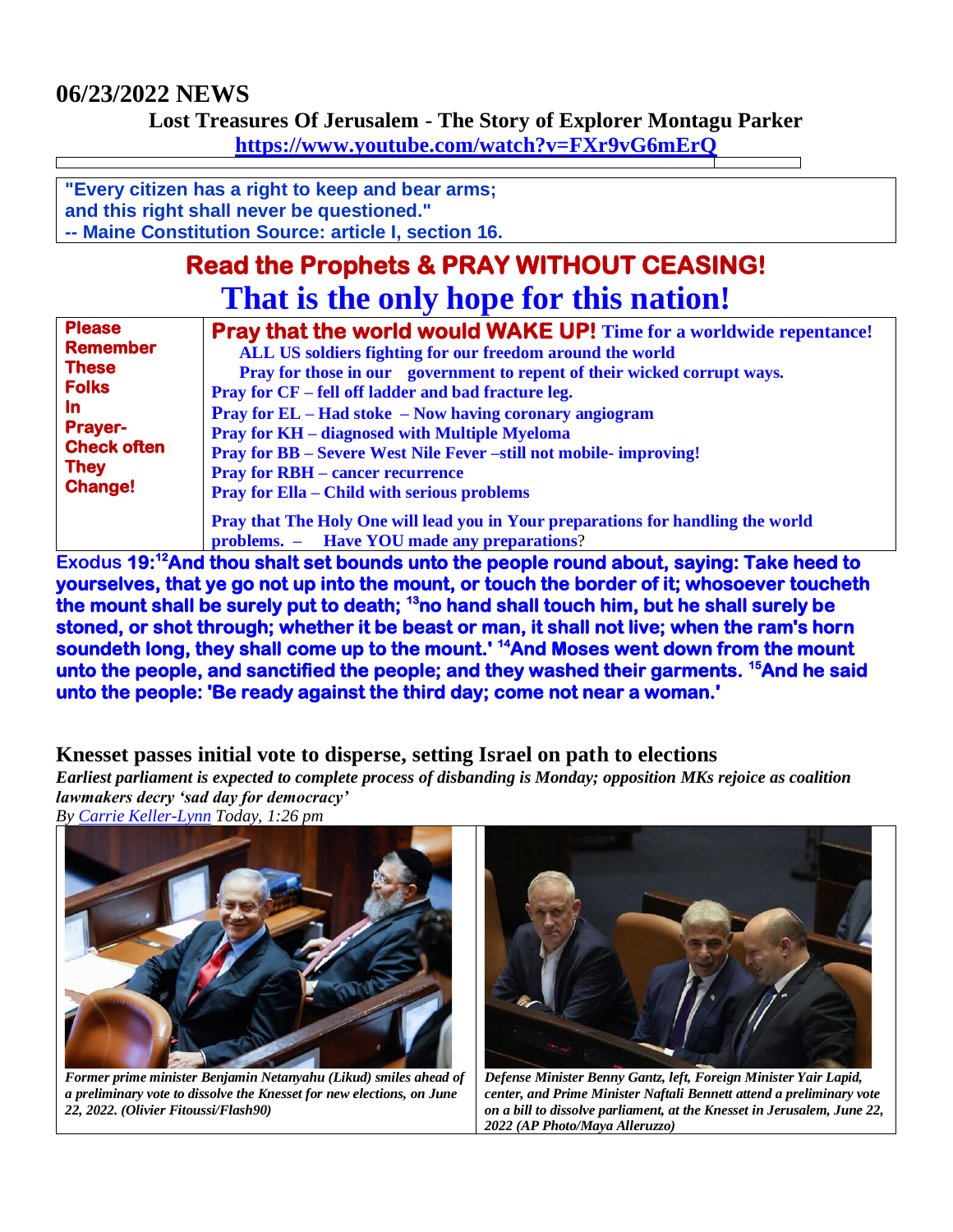

*Prime Minister Naftali Bennett speaks with fellow coalition MKs ahead of a preliminary vote to dissolve the Knesset for new elections, on June 22, 2022. (Olivier Fitoussi/Flash90)*



*Foreign Minister Yair Lapid at the Knesset in Jerusalem, on June 22, 2022 (Olivier Fitoussi/Flash90)*

**The coalition led by Prime Minister Naftali Bennett cleared the first major hurdle on its path to ending the current government on Wednesday, passing the first of the four votes necessary to disperse the Knesset and force snap elections.**

**Unable to agree even on dissolution, the opposition and coalition submitted several separate versions of the legislation — nine opposition bills and two coalition versions.**

The coalition's primary version passed with 106 votes in favor and one against, while the opposition bills all passed with over 89 votes. All will now move to the Knesset House Committee to determine which committee will prepare them for their next vote, the first reading.

The **dissolution process requires four separate votes and two committee reviews, and is not expected to be completed on Wednesday. The Knesset is** expected to complete the process next week, perhaps as early as Monday.

Despite a relatively mild hour-long debate over the bills, Knesset Speaker Mickey Levy dismissed attempts to applaud the passage of the 11 preliminary readings to dissolve the Knesset.

"No, no, no, stop. It's over," Levy said.

On Monday, Bennett and Foreign Minster Yair Lapid surprised the nation by **announcing** their intention to voluntarily disband the Knesset and send Israel to its fifth election since 2019.

After months of political instability kicked off by losing its one-seat majority in early April and exacerbated by security tensions, Bennett and Lapid said they arrived at their decision after attempts to restore order in the coalition were "exhausted."

Following the expected dissolution, Lapid will assume the role of interim prime minister until a new government is sworn in, post elections.

Speaking on behalf of the government's dispersal bill, coalition whip Boaz Toporovsky from Lapid's Yesh Atid faction defended Bennett's decision to pursue dispersal, saying that it was for the "good of the state."

"This is a sad day for democracy. We are doing it with a heavy heart but wholeheartedly, because the benefit of the state has always been and will be before any other benefit," said Toporovosky, adding that this was true even when up against "the benefit of politics."

Toporovsky also charged that even at this last dismantlement phase, the opposition was reluctant to cooperate. "The opposition is still delaying the decision to go to elections. It is an opposition that has fallen in love with jamming the governing system," said Toporovsky. **MORE -** [https://www.timesofisrael.com/knesset-passes-initial-vote-to-disperse](https://www.timesofisrael.com/knesset-passes-initial-vote-to-disperse-setting-israel-on-path-to-elections/)[setting-israel-on-path-to-elections/](https://www.timesofisrael.com/knesset-passes-initial-vote-to-disperse-setting-israel-on-path-to-elections/)

### **Lapid accuses far-right MK of pushing racist, anti-democratic agenda**

*Itamar Ben Gvir fires back by claiming that the FM 'should be the last to preach'; Sa'ar charges that the opposition is a threat to democracy*

*By [Michael Horovitz](https://www.timesofisrael.com/writers/michael-horovitz/) Today, 7:59 pm*

**As Israel braces for elections, Foreign Minister Yair Lapid on Wednesday traded barbs with a farright lawmaker who he accused of pushing a racist and anti-democratic messa**ge.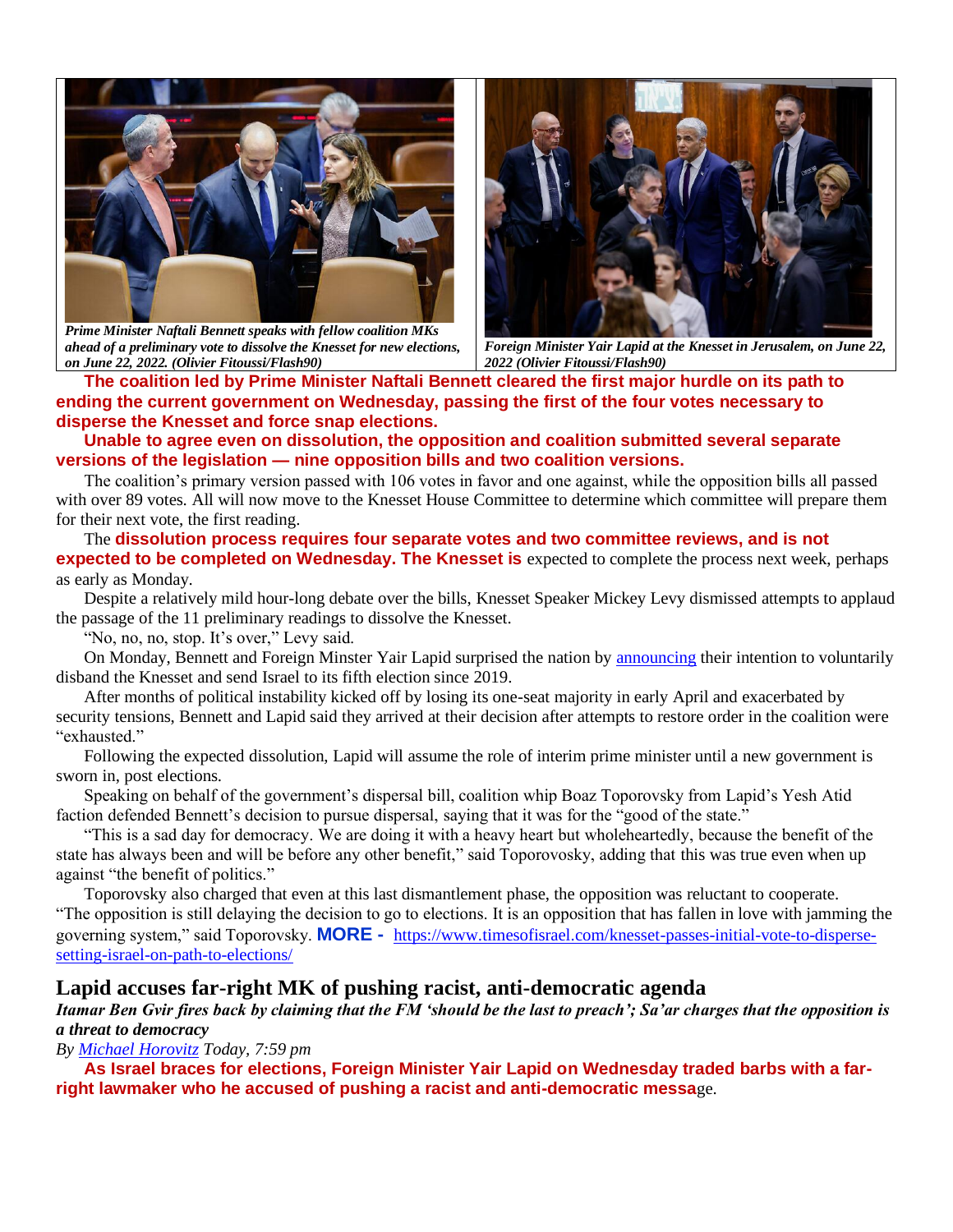**Itamar Ben Gvir, who heads the extreme right Otzma Yehudit party, is known for visiting flashpoint locations such as the Temple Mount and Sheikh Jarrah neighborhood in Jerusale**m, as well as his fiery confrontations with Arab Knesset members, particularly Joint List Ahmad Tibi, whom he has called a ["terrorist.](https://www.timesofisrael.com/itamar-ben-gvir-dragged-off-knesset-podium-for-calling-arab-chair-terrorist/)"

**"The strongest person today in the opposition is not [Benjamin] Netanyahu, it's Itamar Ben Gvir," Lapid said in a swipe at the former p**rime minister.

"Ben Gvir's message is simple and violent. He says no to a democratic state, no liberal values, no moderation, no rule of law, only nationalism and racism."

Lapid made the comments while addressing the Eli Horovitz Conference on Economics and Society at the Israel Democracy Institute in Jerusalem.

Ben Gvir, who has recently enjoyed a bump in the polls, responded by claiming Lapid is a hypocrite, accusing MK Walid Taha of the coalition's Islamist Ra'am party of wanting to "throw members of the LGBTQ community from roofs and murder IDF soldiers." **MORE -** [https://www.timesofisrael.com/lapid-accuses-far-right-mk-of-pushing-racist-anti](https://www.timesofisrael.com/lapid-accuses-far-right-mk-of-pushing-racist-anti-democratic-agenda/)[democratic-agenda/](https://www.timesofisrael.com/lapid-accuses-far-right-mk-of-pushing-racist-anti-democratic-agenda/)

### **In improbable gambit, Shaked willing to join Netanyahu-led gov't in current Knesset**

*Ex-PM's son claims interior minister may be playing a trick to advance bill barring a criminal defendant from forming government, even though she opposes the proposal*

*By [Michael Horovitz](https://www.timesofisrael.com/writers/michael-horovitz/) Today, 8:40 pm*

**Interior Minister Ayelet Shaked on Wednesday said she was open to joining a government led by opposition leader Benjamin Netanyahu in the current Knesset, as the ruling factions race to disperse the Knesset and block its rivals' efforts to assemble a coalitio**n.

The opposition could potentially form a new government without heading to elections if it manages to gain the support of a majority of members in the 120-seat Knesset. It would have to be successful before the bill dispersing parliament passes all the necessary legislative hurdles, which may happen as early as Monday.

The chances of Shaked aiding Netanyahu's efforts are viewed as low, as she would need to step down as interior minister to regain her Knesset seat.

Shaked resigned from the Knesset last year under the "Norweigan Law" to allow another Yamina party member to become a lawmaker while she served as a minister.

"Don't tell me you're surprised," MK Yair Golan of the coalition's Meretz party tweeted following Shaked's comments to the Ynet news site.

He accused Shaked of "keeping eye contact" with Netanyahu's base over the past year and sabotaging efforts to pass a bill barring MKs on trial for serious crimes with forming a government, which would prevent the former prime minister from regaining the premiership.

Meanwhile, Netanyahu was photographed Wednesday in the Knesset plenum reading a message from his son Yair claiming that Shaked's move could be a ruse aimed at convincing the opposition to hold off on supporting the Knesset's dispersal, thus giving the coalition more time to pass the bill that would block Netanyahu from assembling a coalition. It was unclear what was the basis for Yair Netanyahu's claim as Shaked, who is seen as a bete noire of the ex-premier's, has [previously come out against](https://www.timesofisrael.com/shaked-opposes-bill-to-ban-indicted-politician-from-forming-government/) the bill. **MORE -** [https://www.timesofisrael.com/shaked-says-willing-to-join-netanyahu](https://www.timesofisrael.com/shaked-says-willing-to-join-netanyahu-led-coalition-in-current-knesset/)[led-coalition-in-current-knesset/](https://www.timesofisrael.com/shaked-says-willing-to-join-netanyahu-led-coalition-in-current-knesset/)

### **Bennett says will not back bill to block Netanyahu in next elections**

*Bennett says he believes determining who gets to run for Knesset and who doesn't should be left to voters to decide at the ballot box, but adds will not fight legislation*

*Moran Azulay, Alexandra Lukash | Published: 06.22.22, 15:42* 

**Prime Minister Naftali Bennett said on Wednesday that he would not support a proposed bill to block Opposition Leader Benjamin Netanyahu from running in the next electi**ons.

The bill would bar candidates facing judicial proceedings from running for office. Netanyahu is currently battling a triad of corruption charges he says are a part of a "witch hunt" against him.

Bennett said he believes determining who gets to run for Knesset and who doesn't should be left to voters to decide at the ballot box.

**"I don't believe that now, on the eve of a new election, is the time to change the rules of the game," Bennett sai**d. He added he would not interfere with his coalition members' decision to support the bill which his political peers have long been itching to table.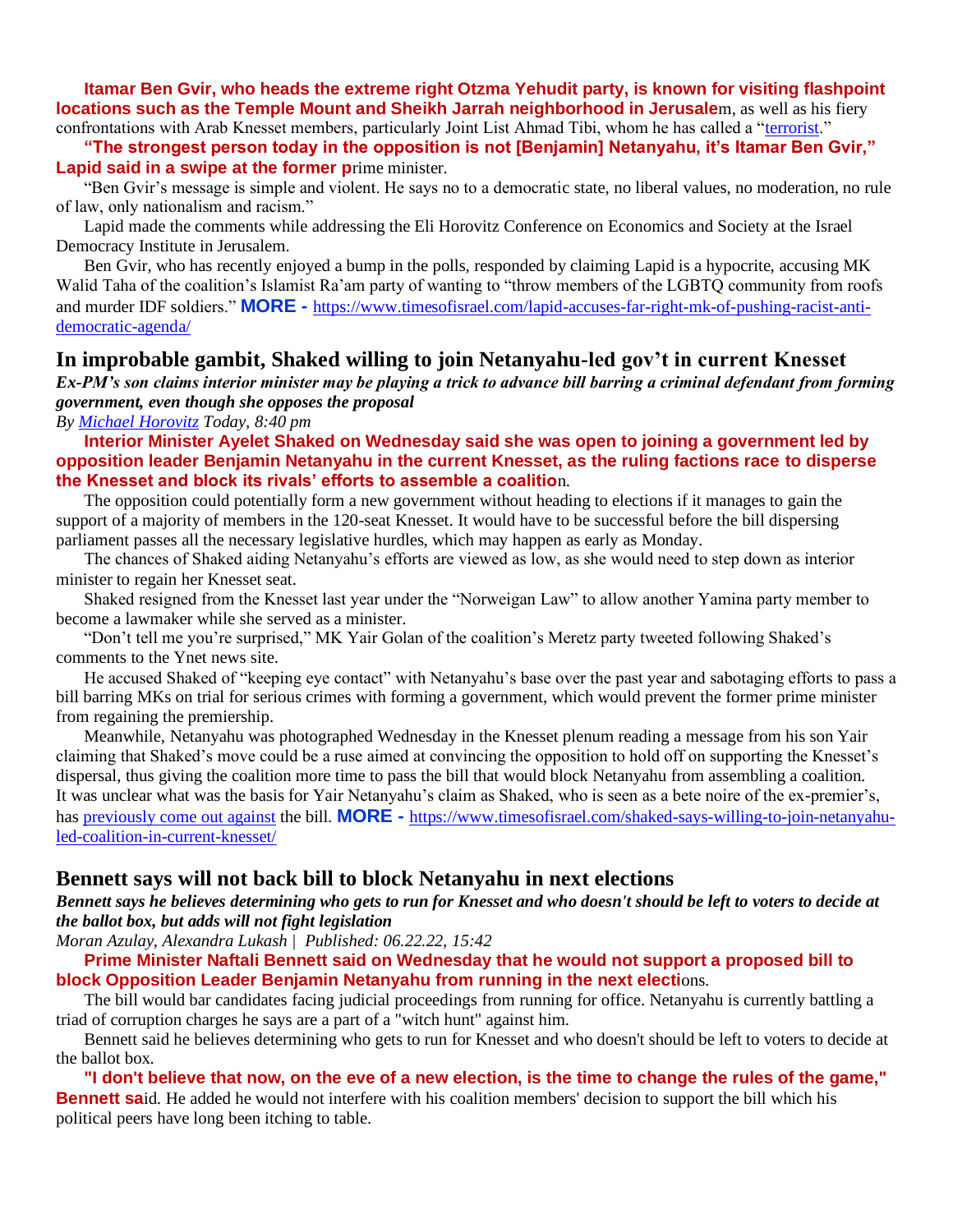A preliminary reading of the bill may be brought to a vote in the Knesset as early as Wednesday afternoon. Opposition lawmakers tried to stonewall the proposition due to disagreements on whether to lift [sanctions barring Yamina](https://www.ynetnews.com/article/rjgtmvrhq)  [MK Amichai Chikli from seeking reelection](https://www.ynetnews.com/article/rjgtmvrhq) under an existing political framework.

A bill to dissolve parliament that [passed on Wednesday](https://www.ynetnews.com/article/byofsvx95) was tabled by 11 Knesset members from both sides of the aisle after Bennett and Foreign Minister Yair Lapid said they could no longer govern without a Knesset majority.

Lapid is expected to head a caretaker government as of next week unless the opposition succeeds in presenting an alternative government that could muster the support of a majority among legislators. **MORE**  https://www.ynetnews.com/article/rykkoklaa

## **AG says new IDF chief can be chosen during election season only if 'essential need'**

*Gantz insists appointment is 'critical impact on the security of the state'; says he'll consult with everyone who's relevant to the process, including ex-premier Netanyahu*

*By [Emanuel Fabian](https://www.timesofisrael.com/writers/emanuel-fabian/) Today, 11:05 am*



*Newly appointed Attorney General Gali Baharav-Miara seen during a welcome ceremony for her in Jerusalem on February 8, 2022. (Yonatan Sindel/Flash90)*

The attorney general's office on Wednesday said there would need to be an "essential need" to justify the appointment of the next chief of the Israel Defense Forces during an election season, but the idea of breaking tradition would be evaluated.

Permanent appointments of senior officials — such as the chief of police or military — have not traditionally been made during the terms of caretaker governments. Between

2018 and 2020, the Israel Police had an acting commissioner amid several rounds of inconclusive elections.

Attorney General Gali Baharav-Miara's office said she wished to "clarify" the general rule of not appointing officials during an election season, adding that it should be avoided "unless there is an essential need for immediate staffing of the position on a permanent basis, and no other reasonable and appropriate solution can be found in the circumstances."

Defense Minister Benny Gantz had hoped to appoint the next IDF chief ahead of the anticipated coalition collapse, but it appeared he would not manage to do so in time, since the Knesset is set to begin taking steps toward its [dispersal](https://www.timesofisrael.com/coalition-to-begin-process-of-dissolving-knesset-heralding-return-to-upheaval/?utm_source=article_hpsidebar&utm_medium=desktop_site&utm_campaign=knesset-appears-to-kill-bill-that-would-bar-netanyahu-from-becoming-premier) on Wednesday.

Still, he has vowed to push ahead with the process, after the opposition's right-wing and religious parties petitioned Baharav-Miara with a request that she block the collapsing government from making any senior appointments until a new government is formed. **MORE -** [https://www.timesofisrael.com/ag-says-new-idf-chief-can-be-chosen-during-election](https://www.timesofisrael.com/ag-says-new-idf-chief-can-be-chosen-during-election-season-only-if-essential-need/)[season-only-if-essential-need/](https://www.timesofisrael.com/ag-says-new-idf-chief-can-be-chosen-during-election-season-only-if-essential-need/)

## **After terror attacks, Israel reinforces part of West Bank barrier with 9-meter wall**

*Defense Ministry says high concrete wall being built along 45-kilometer stretch from Bat Hefer, will replace 20-yearold fencing; move approved in April amid height of terror wave*

*By [Emanuel Fabian](https://www.timesofisrael.com/writers/emanuel-fabian/) Today, 1:14 pm*



#### *Construction work begins to upgrade a section of the West Bank security barrier, June 21, 2022. (Defense Ministry)*

Construction work began Tuesday to upgrade a section of the West Bank security barrier, months after a series of deadly terror attacks were committed by Palestinians who illegally entered Israel, defense officials said.

The Defense Ministry said the 9-meter (30 foot) tall concrete wall replaces a 45-kilometer (28 mile) stretch of fencing from an area in the northern West Bank to Israel's Bat Hefer region — one of the first sections of the barrier ever built, some 20 years ago.

NIS 300 million (some \$93 million) was allocated toward the plan in April.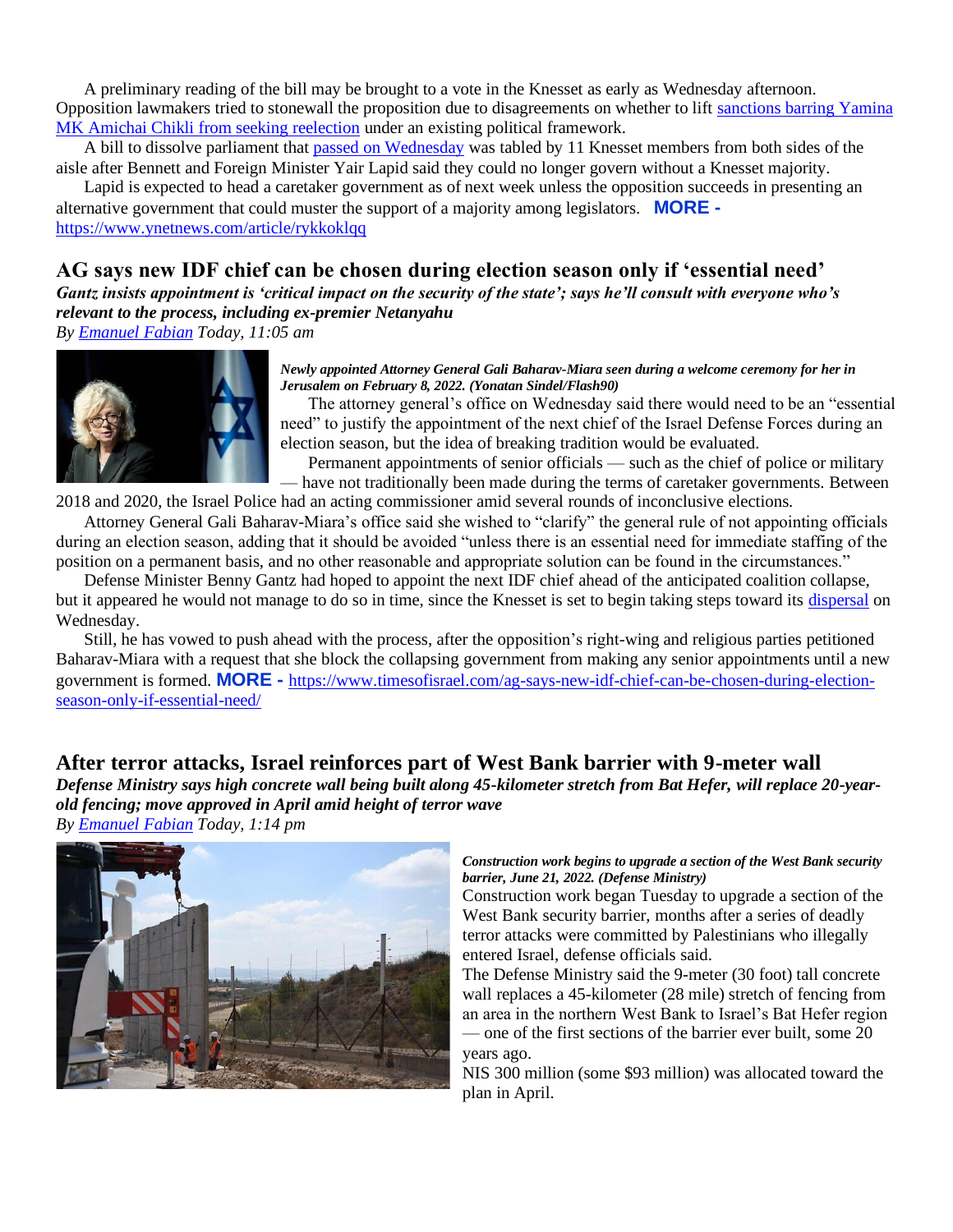Separately in April, work to fix up holes over dozens of kilometers of the fence began, following a spate of deadly terror attacks in Israel, including several in which terrorists from the northern West Bank entered Israel via large holes in the barrier.

On April 7, a Palestinian gunman — who entered Israel through a gap in the barrier — shot dead three people in Tel Aviv. A week earlier, a Palestinian who also crossed through the barrier illegally — with a vehicle — shot and killed five people in Bnei Brak. And on May 5 in Elad, two Palestinians who entered Israel illegally killed three people in an axe attack. "We are continuing our defensive efforts in the north by strengthening the Judea and Samaria security barrier and providing solutions for the Israeli home front," Defense Minister Benny Gantz said in a statement published by his office on Wednesday.

"These efforts constitute an integral part of our operational activity. Along with this, we will continue to operate against all threats we face in order to maintain the security of Israel's civilians," he added. **MORE**  <https://www.timesofisrael.com/in-wake-of-terror-attacks-israel-reinforces-stretch-of-northern-west-bank-barrier/>

## **A long trail of assassinations in Iran fuel hostilities with Israel**

*Three purported Mossad agents arrested and tried after a flurry of high-profile assassinations of officials linked to Tehran's nuclear program, some supposedly with help of U.S. intelligence services Reuters | Published: 06.22.22, 16:57* 



Iran said this week it will soon put on trial what it said were three Mossad-linked agents arrested in April amid simmering tensions between the Islamic Republic and arch-foe Israel who have been waging a shadow war in the Middle East for years.

A prosecutor said the three detained men were planning to assassinate nuclear scientists.

#### *Senior Iranian experts and officials allegedly targeted by Israel* **Iran has long accused Israel, which the Islamic Republic refuses to recognize, of sabotaging nuclear sites and killing scientists to disrupt its nuclear pr**ogram.

The West and Israel fear Iran's program is aimed at producing weapons, which Iran denies. Israel, itself widely believed to possess nuclear weapons, sees Iran's nuclear program as an existential menace.

Here are some details of attacks on Iranian scientists and other figures in recent years:

## *Revolutionary Guards Colonel Sayyad Khodaei*



Two people on a motorcycle [opened fire on Revolutionary Guards](https://www.ynetnews.com/article/b1yrgawv9)  [Colonel Khodaei in Tehran on May 22.](https://www.ynetnews.com/article/b1yrgawv9) Although Khodai was not involved in Iran's nuclear program, Israel accused him of plotting attacks against its citizens worldwide.

### *Revolutionary Guards Colonel Hassan Sayyad Khodaei*

His death was the latest in a series of what Iranian officials say are Israeli attacks. Israel does not comment on such incidents.

The semi-official ISNA news agency reported that members of an Israeli intelligence service network were arrested by the Guards. Tehran blamed

Israel and vowed revenge.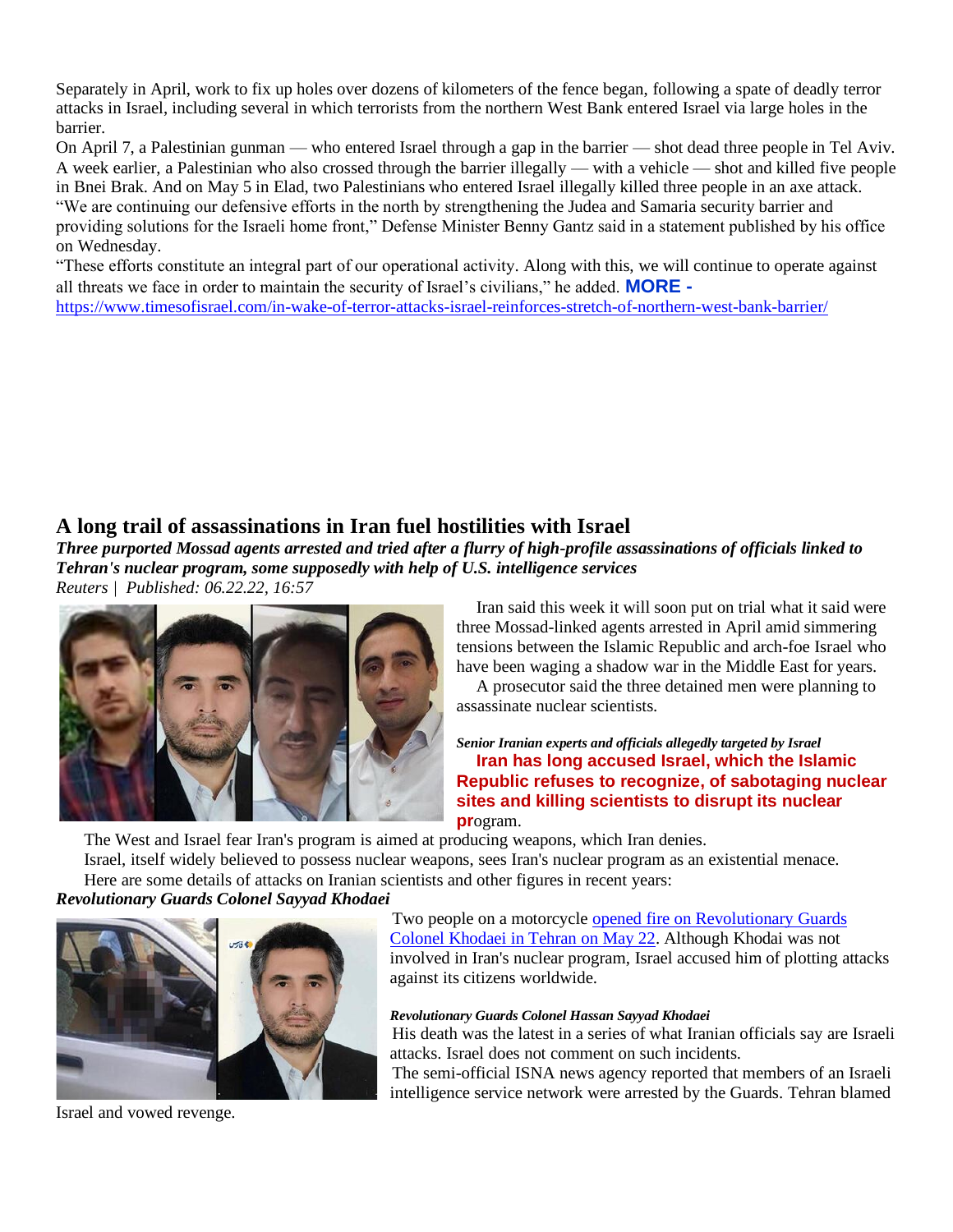

*Mourners weep over Khodaei's casket (Photo: AFP) Nuclear Scientist Mohsen Fakhrizadeh*

Top Iranian nuclear scientist [Mohsen Fakhrizadeh was killed](https://www.ynetnews.com/article/rJDD6BMZO)  [in an ambush near Tehran in November of 2020.](https://www.ynetnews.com/article/rJDD6BMZO) A senior

Revolutionary Guards commander said the killing was carried out remotely with artificial intelligence and a machine gun equipped with a "satellite-controlled smart system."

*Mohsen Fakhrizadeh (Photo: AP)* Shortly after his

death, Iran pointed the finger at Israel, with the foreign minister alleging "serious indications of (an) Israeli role".

Israel neither confirmed nor denied responsibility.

Fakhrizadeh had been described by Western and Israeli intelligence services for years as the mysterious leader of a covert atomic bomb program halted in 2003, which Israel and the United States accuse Tehran of trying to restore. Iran says its nuclear program is solely for civil uses. **MORE -**

<https://www.ynetnews.com/article/bkrxc00lqc>



## **Damascus airport to reopen nearly two weeks after strike attributed to Israel**

*State TV reports flights in Syrian capital to resume Thursday following serious damage to runway that forced planes to be diverted to Aleppo*

*By [AP](https://www.timesofisrael.com/writers/ap/) Today, 7:42 pm*



*Repair works are seen at Syria's Damascus International Airport, after an airstrike attributed to Israel, June 12, 2022. (SANA)* **DAMASCUS, Syria — The international airport in Syria's capital will resume flights nearly two weeks after an airstrike attributed to Israel that caused serious damage to the facility, state TV reported Wedn**esday.

**The outlet quoted the Transportation Ministry as saying that flights will resume at Damascus International Airport on Thursday adding that all compan**ies "should schedule their arriving and departing flights as of this date."

The June 10 airstrike caused significant damage to infrastructure and runways and rendered the main runway unserviceable.

Work has been ongoing since then to repair the damage and flights have been mostly diverted to the international airport in the northern city of Aleppo, Syria's largest city.

Israel's military has declined to comment on the Damascus airport airstrike. The facility is located just south of the capital, where Syrian opposition activists say Iran-backed militiamen are active and have arms depots.

Israel has staged hundreds of strikes on targets in Syria over the years but rarely acknowledges or discusses such operations. The airport strike appeared to mark a major escalation in Israel's campaign, further ratcheting up tensions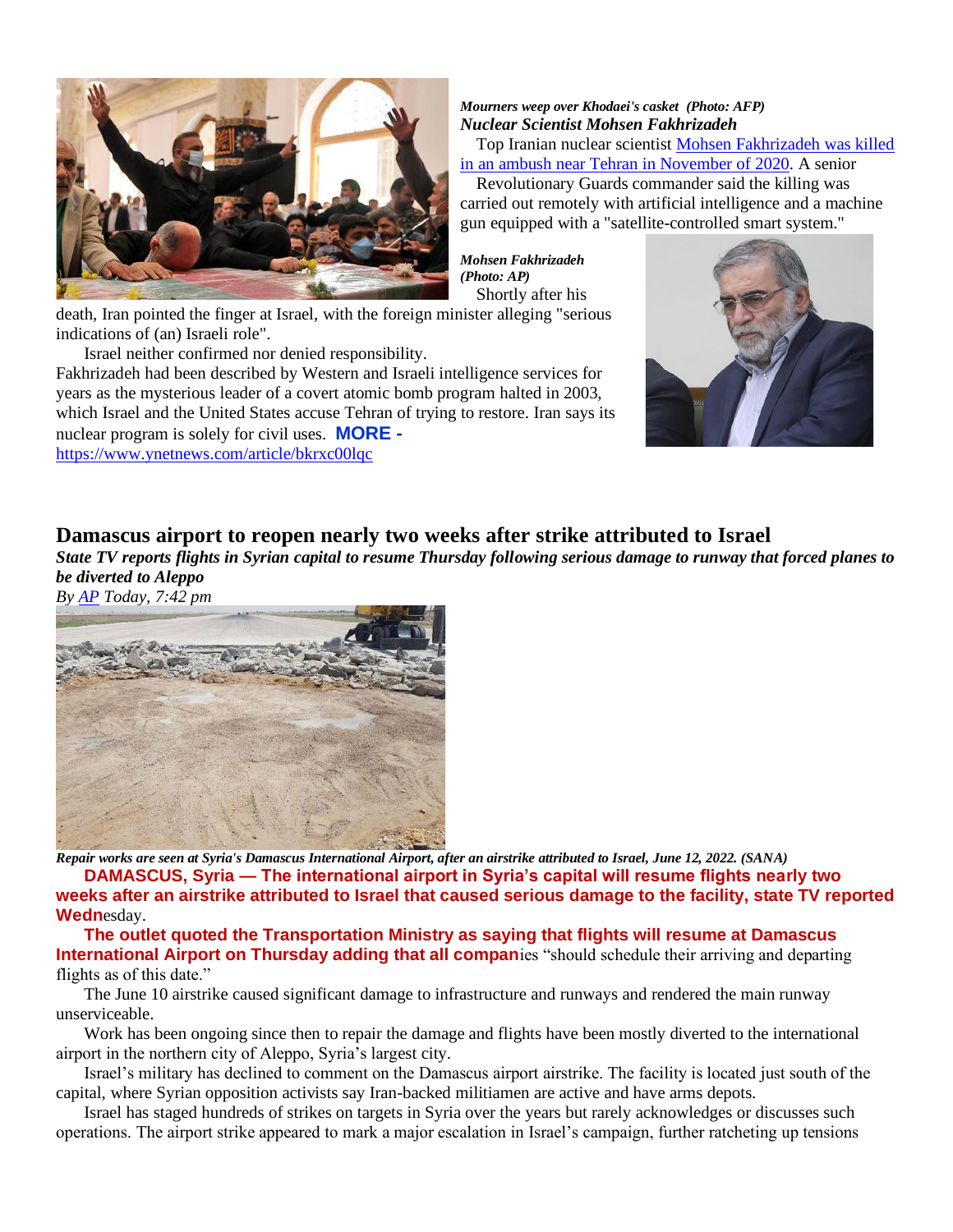between Israel on one side and Iran and its Lebanese ally Hezbollah on the other. <https://www.timesofisrael.com/damascus-airport-to-reopen-nearly-two-weeks-after-strike-attributed-to-israel/>

### **Russia warns of 'non-diplomatic' response to Kaliningrad restrictions**

*The tensions come just weeks after a Russian politician called to stop recognizing Lithuania's independence. By [TZVI JOFFRE](https://www.jpost.com/author/tzvi-joffre) Published: JUNE 22, 2022 13:53 Updated: JUNE 22, 2022 17:56*



*Lithuanian Army soldiers hold Lithuanian and NATO flags during the celebration of the 15th anniversary of Lithuania's membership in NATO in Vilnius, Lithuania March 30, 2019. (photo credit: Ints Kalnins/Reuters)*

The Russian Foreign Ministry warned that the response to transit restrictions placed by Lithuania on Kaliningrad will be "practical" and "not diplomatic" in statements on Wednesday.

"As for response measures, now possible measures are being worked out in an interdepartmental format," said Maria Zakharova, spokeswoman for the Foreign Ministry, according to TASS. "Both Lithuania and the EU, through their diplomatic missions in Moscow, were told that such actions are inadmissible and that the steps taken must be changed and the situation returned to a legal and legitimate course. If this is not

done, then, of course, and this was emphasized at all levels in Moscow, retaliatory actions will be inevitable." "On the question of what they will be...Will they be exclusively in the diplomatic plane? [The] answer is no. They will not be in the diplomatic, but in the practical plane," added Zakharova.

In the past week, Lithuania has limited the transit of a number of goods from the Russian Federation to Kaliningrad due to European Union sanctions against Russia for its [continued invasion of Ukraine.](https://www.jpost.com/international/article-710053) The limits have been placed both on rail and road transit. Russia is working to reroute the affected goods to seaports and ship them on ferries to Kaliningrad.

**Kremlin spokesman Dmitry Peskov stated on Wednesday that while it is "premature" to speak about possible Russian responses, "concrete measures" are being** discussed in response to the sanctions, according to RIA Novosti. **MORE -** <https://www.jpost.com/breaking-news/article-710081>

### **BRICS developing global reserve currency – Putin**

*It will be based on a currency basket of the five-nation bloc, according to the Russian president 22 Jun, 2022 15:19* 

**President Vladimir Putin said on Wednesday that the BRICS countries – Brazil, Russia, India, China, and South Africa – are currently working on setting up a new global reserve curre**ncy.

*"The issue of creating an international reserve currency based on a basket of currencies of our countries is being worked out,"* he said at the BRICS business forum.

According to the Russian president, the member states are also developing reliable alternative mechanisms for international payments.

Earlier, the group said it was working on setting up a joint payment network to cut reliance on the Western financial system. The BRICS countries have been also boosting the use of local currencies in mutual trade. <https://www.rt.com/business/557627-brics-developing-global-reserve-currency/>

### **Indian retail chains may open in Russia**

*Details have not been disclosed, but Russian President Vladimir Putin says talks are underway 22 Jun, 2022 16:53* 

**Talks are underway between Moscow and New Delhi regarding the launch of Indian retail store chains in Russia, Russian President Vladimir Putin said on Wednesday while addressing a BRICS business** forum.

*"Contacts between Russian business circles and the business community of the BRICS countries are being activated. For example, negotiations are underway to open Indian retail chain stores in Russia, to increase the share of Chinese cars, equipment and machinery in our market. Russia's presence in [BRICS] countries is also expanding,"* Putin stated.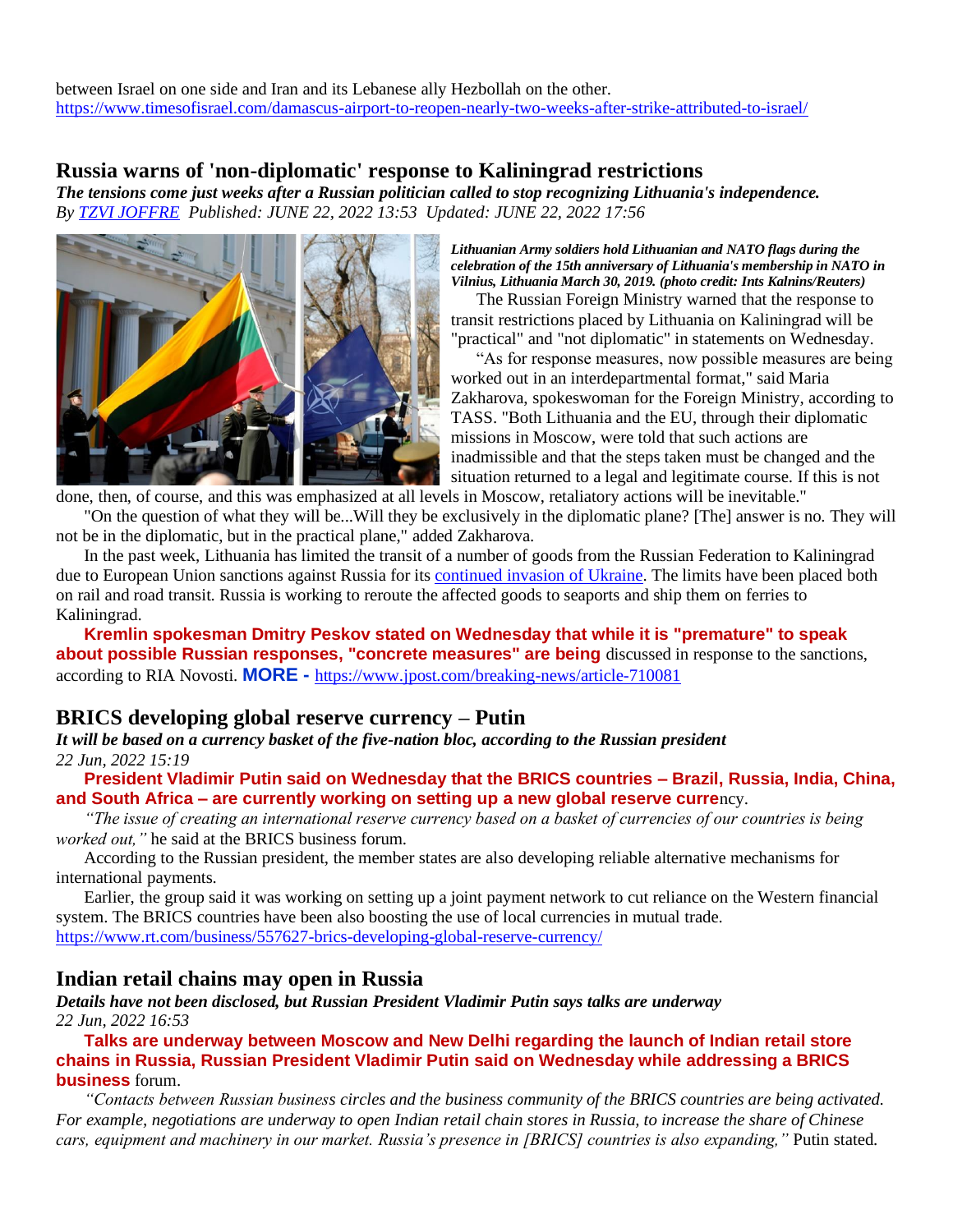According to [Statista.com,](http://statista.com/) in 2020, the retail market in India was estimated to be worth \$800 billion, and, given its rapid growth, it is expected to surpass \$1.7 trillion by 2026. India has many retail chains, the largest and most popular of which is Reliance Retail Limited, holding leadership positions in the sale of food, consumer electronics and apparel with 10,415 stores across the country as of April 2022. Other big names in Indian retail include Shoppers Stop, Aditya Birla Fashion & Retail, Avenue Supermarts operating as DMart supermarkets, and Future Retail.

**However, Putin did not disclose which of these Indian chains could be coming to Russ**ia.

**Amid the West's sanctions war against Russia, India has not only refused to condemn Moscow's military operation in Ukraine, but also increased its purchases of Russian oil.** Last month, Russia became India's second-largest oil supplier, overtaking Saudi Arabia.

According to Putin, other spheres of cooperation with India and other BRICS nations are also strengthening.

*"The volumes of Russian oil deliveries to China and India are growing noticeably. Cooperation in the field of agriculture is developing dynamically. Russia exports significant volumes of fertilizers to the BRICS countries. Russian IT companies are expanding their activities in India and South Africa, and our satellites provide TV broadcasting to 40 million people in Brazil*," the Russian president noted. <https://www.rt.com/business/557630-india-russia-retail-brics/>

### **Presbyterian reverend who compares Zionism to apartheid named to key WCC post**

*In 2016, Rev. Professor Dr. Jerry Pillay compared Israel and the alleged "exclusionary and violent character of the Israeli Zionist project" to South Africa's racial apartheid.*

*By [JNS](https://www.israelhayom.com/writer/jns/) Published on [06-22-2022 15:10](https://www.israelhayom.com/2022/06/22/presbyterian-reverend-who-compares-zionism-to-apartheid-named-to-key-wcc-post/) Last modified: 06-22-2022 15:13*

**'nai Brith International expressed concern and outrage over the newly elected general secretary of the World Council of Churches, Rev. Professor Dr. Jerry Pillay, who has a history of making anti-Jewish and anti-Israel com**ments.

**Pillay, a Presbyterian and dean at the University of Pretoria in South Africa, will start his new position in** 2023.

"If protecting Jews' basic equality, dignity and security is inseparable from true ecumenism and the pursuit of human rights, Rev. Pillay's rise risks devastating harm to the cause of social justice," David Michaels, B'nai B'rith's director of United Nations and Intercommunal Affairs, wrote last week in a *Medium* blog post.

**Pillay's appointment, wrote Michaels, is "not shocking, but astounding and alarming nonethe**less." **"In particular, it demonstrates a deepening threat to decades of progress in Christian-Jewish** 

**relations** -- vital not only to that distinct, historic bond but as a model for interreligious reconciliation more generally," he continued in his piece, which was also circulated in an official B'nai Brith press release about Pillay's appointment. **MORE -** [https://www.israelhayom.com/2022/06/22/presbyterian-reverend-who-compares-zionism-to-apartheid-named](https://www.israelhayom.com/2022/06/22/presbyterian-reverend-who-compares-zionism-to-apartheid-named-to-key-wcc-post/)[to-key-wcc-post/](https://www.israelhayom.com/2022/06/22/presbyterian-reverend-who-compares-zionism-to-apartheid-named-to-key-wcc-post/)

### **Afghanistan quake kills 1,000 people, deadliest in decades**

*By EBRAHIM NOROOZI5 minutes ago*

GAYAN, Afghanistan  $AP$ ) — A powerful earthquake struck a rugged, mountainous region of eastern Afghanistan early Wednesday, flattening stone and mud-brick homes and killing at least 1,000 people. The disaster posed a new test for Afghanistan's Taliban rulers and relief agencies already struggling with the country's multiple humanitarian crises. The quake was Afghanistan's deadliest in two decades, and officials said the toll could rise. An estimated 1,500 others were reported injured, the state-run news agency said.

The disaster inflicted by the 6.1-magnitude quake heaps more misery on a country where [millions face increasing](https://apnews.com/article/afghanistan-health-prices-united-nations-d74bb5f7326d57e53e17258a42452d92)  [hunger and poverty](https://apnews.com/article/afghanistan-health-prices-united-nations-d74bb5f7326d57e53e17258a42452d92) and the health system has been crumbling since the Taliban retook power nearly 10 months ago amid the U.S. and NATO withdrawal. The takeover led to a cutoff of vital international financing, and most of the world has shunned the Taliban government.

In a rare move, the Taliban's supreme leader, Haibatullah Akhundzadah, who almost never appears in public, pleaded with the international community and humanitarian organizations "to help the Afghan people affected by this great tragedy and to spare no effort."

Residents in the remote area near the Pakistani border searched for victims dead or alive by digging with their bare hands through the rubble, according to footage shown by the Bakhtar news agency. It was not immediately clear if heavy rescue equipment was being sent, or if it could even reach the area. **MORE -** [https://apnews.com/article/afghanistan](https://apnews.com/article/afghanistan-earthquakes-bacc4c96b7a07b5d7d397bee9eb9d3c8)[earthquakes-bacc4c96b7a07b5d7d397bee9eb9d3c8](https://apnews.com/article/afghanistan-earthquakes-bacc4c96b7a07b5d7d397bee9eb9d3c8)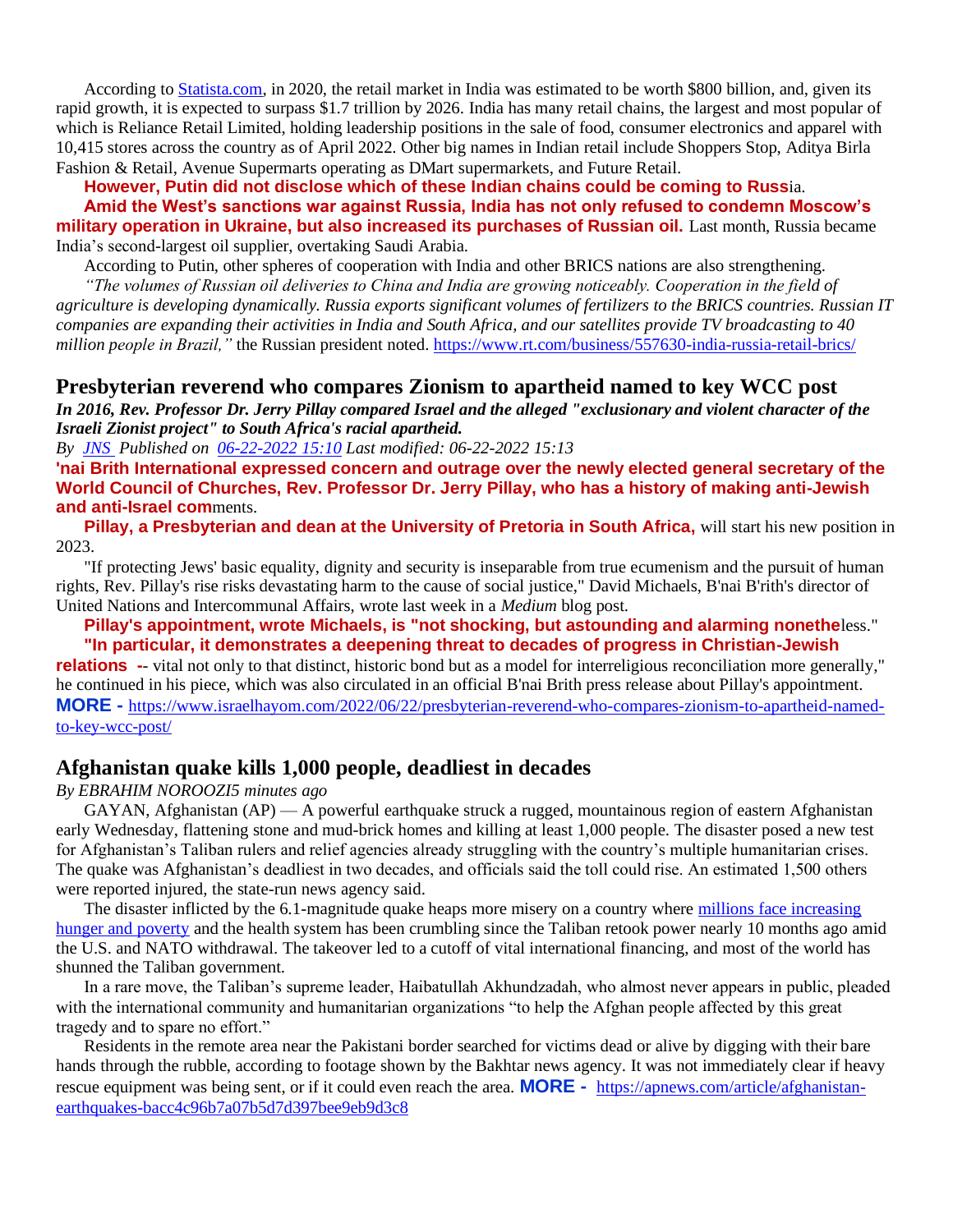## **Sen. John Cornyn Hints at Amnesty, Pro-Migration Deal with Democrats** *[Neil Munro](https://www.breitbart.com/author/neil-munro/)*22 Jun 2022287

## Texas GOP Sen. John Cornyn suggested Tuesday evening he would push through an immigration bill with amnesty advocate Sen. Alex Padilla (D-CA).

**The suggestion came as Cornyn congratulated Republicans and Democrats as they voted for a bill to curb** gun violence. A reporter for the Huffington Post [tweeted:](https://twitter.com/igorbobic/status/1539397662147072006?s=20&t=FDpjGbTOvFxkBP8bfLXmSA)

**More positive ~~ vibes ~~ on Senate floor. A smiling Cornyn tells Padilla, "First guns, now it's immigration**" "That's right, we're going to do it," [Sen. Kyrsten] Sinema [D-Az] added

Cornyn has drafted [a border security bill](https://www.sinema.senate.gov/sinema-cornyn-announce-bipartisan-bicameral-legislation-addressing-crisis-border) with Sinema, while Padilla is pushing for a formal amnesty for the more than a million illegal migrants who were brought by their illegal-migrant parents to the United States.

The Cornyn-Sinema bill would streamline the inflow with new processing centers and aid workers, plus easy migrant access to lawyers. Th[e draft bill](https://www.sinema.senate.gov/sites/default/files/2021-04/Bipartisan%20Border%20Solutions%20Act%20text.pdf) does not include any significant measure to reduce the flood of wage-cutting, and rentboosting migrants into Americans' communities.

In a June 14 hearing, Cornyn noted that his bill does little to curb the policy of catch and release at the border: **MORE -** [https://www.breitbart.com/immigration/2022/06/22/sen-cornyn-hints-at-amnesty-pro-migration-deal-with](https://www.breitbart.com/immigration/2022/06/22/sen-cornyn-hints-at-amnesty-pro-migration-deal-with-democrats/)[democrats/](https://www.breitbart.com/immigration/2022/06/22/sen-cornyn-hints-at-amnesty-pro-migration-deal-with-democrats/)

### **Americans have serious trust issues with 'red flag' gun confiscations**

*Dem in Congress: 'Spare me the bull\*\*\*\* about constitutional rights'*

*By [Bob Unruh](https://www.wnd.com/author/runruh/) Published June 22, 2022 at 10:35am* 

**Democrats and other liberals long have wanted many, many more gun restrictions, limits and outright b**ans.

**One popular strategy is to impose "red flag" laws, those provisions that allow a judge to deprive someone of their Second Amendment rights simply because of what someone else feels a**bout them.

**Often, those decisions are made by a judge who gives the targeted individual no opportunity for d**efense.

**Several states already have such laws, and now Congress is building the idea into its latest plan to restrict Americans' options for self-defen**se.

The leftist party's sentiments on the constitutionality of those limits, which authorize the confiscation of weapons from a person who is suspected without probable cause of being a "danger," were [voiced recently](https://www.wnd.com/2022/06/democrat-lawmaker-spare-bull-constitutional-rights/) by Rep. David Cicilline, D-R.I.

"Spare me the bull\*\*\*\* about constitutional rights," he said.

**But now a poll shows that many, many voters don't like those pla**ns.

Majorities of Republicans and independents say such provisions likely would be abused by government.

**Even one Democrat out of six shares that opinio**n.

The results are from Convention of States Action, which worked with The Trafalgar Group on a poll of 1,000 likely 2022 voters June 16-19.

It found **52.3% of independent voters believe that "red flag" gun control laws "that are designed to temporarily take guns away from individuals have the potential to be abused by local authorities and government officials to disarm their political opponents and/or citizens who disagree with the**m."

Only 23.3% said there wasn't a risk, but another 24.3% were sure.

For members of the GOP, the number of those concerned about abuse by government officials rose to 72.2%. Only 14.1% said there wasn't a risk.

For Democrats, 16.4% said there's the potential for abuse, while 53.5% said they didn't think there was a risk.

"**Americans want real, workable solutions to the mass shootings we are seeing in this nation, but it's obvious that they don't see the proposed 'red flag' laws as the answer**," explained Mark Meckler, president of Convention of States Action.

"Government officials at all levels have spent the last two years demonizing their opponents and using whatever means possible to censor or threaten those who disagree with them, so the idea that we should now trust those same people to not abuse a law that could infringe on basic constitutional rights is laughable. More and more Americans are coming to the conclusion that the government abuses any power it's given, and they are responding accordingly."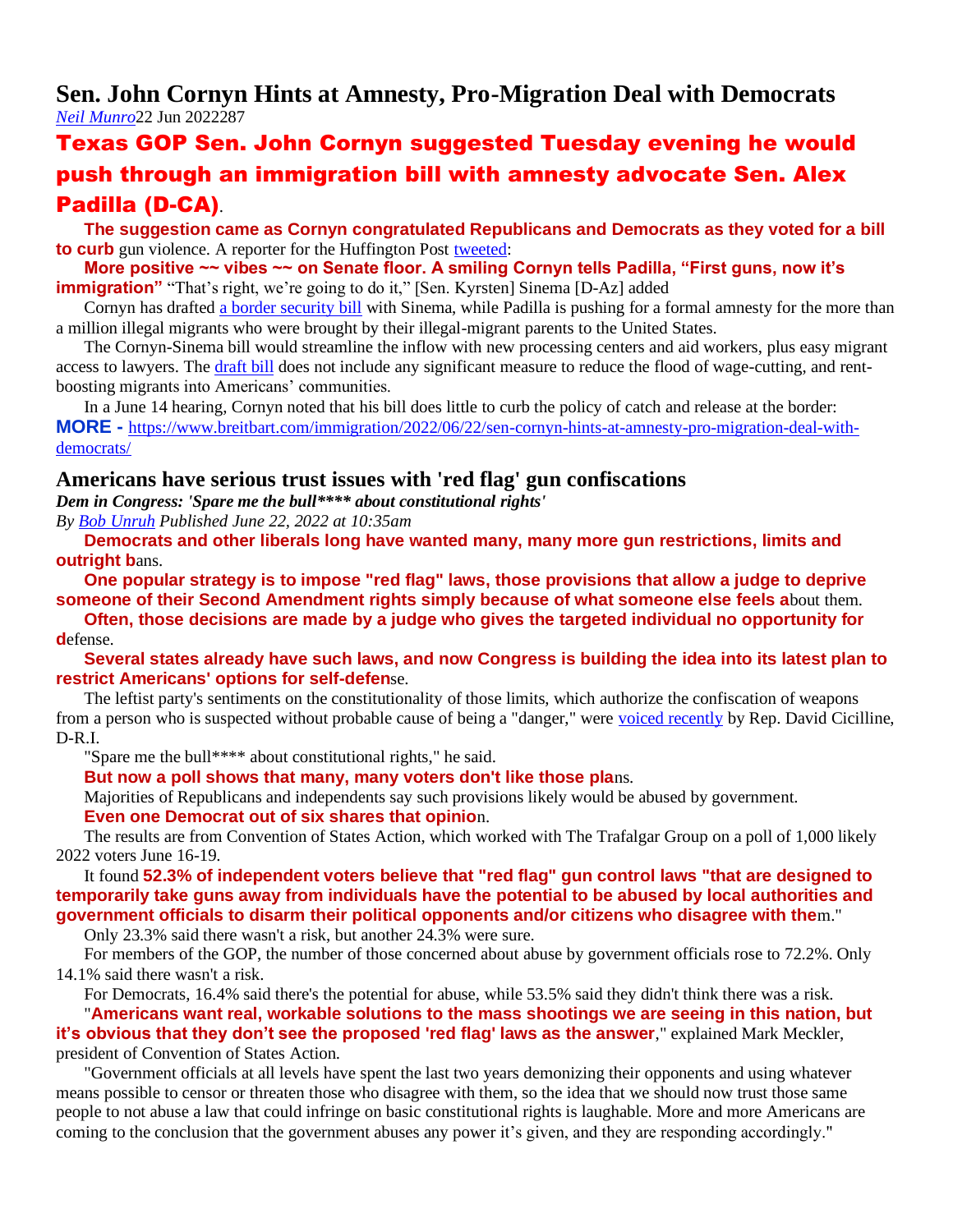Together, 46.7% of all voters say those red flag gun control laws could be abused by officials who want to disarm those who disagree with them. Only 30.8% said they didn't see a danger. **MORE -**

<https://www.wnd.com/2022/06/americans-serious-trust-issues-red-flag-gun-confiscations/>**[The last I heard Cornyn is backing this bill It is time for everyone who cares about the constitution to go to THIS WEB SITE:<https://www.cornyn.senate.gov/> and Tell Cornyn he needs to resign because he is NO Upholding the Texas Republican platform and no longer represents the conservative Republicans of Texas. PLEASE take action. This fellow along with a bunch of others needs to go away very rapidly. – rdb]**

## **Mike Lee says media was provided with text of gun control bill before senators: 'This is the Senate operating at its worst'**

*[Chris Pandolfo](https://www.theblaze.com/u/christopherpandolfo) June 22, 2022*

**U.S. Senator Mike Lee (R-Utah) slammed the process after the Senate held a vote Tuesday to advance a bipartisan gun control bill, giving lawmakers less than an hour to read the bill before the vote, but not before it was leaked to the media.** 

"This is the Senate operating at its worst," Lee told BlazeTV host Glenn Beck on the radio Wednesday morning, griping that Senate Majority Leader Chuck Schumer (D-N.Y.) has also prevented lawmakers from offering amendments to improve the bill. **MORE -** [https://www.theblaze.com/news/mike-lee-stunned-because-no-one-read-the-gun-control](https://www.theblaze.com/news/mike-lee-stunned-because-no-one-read-the-gun-control-bill-before-vote-this-is-the-senate-operating-at-its-worst)[bill-before-vote-this-is-the-senate-operating-at-its-worst](https://www.theblaze.com/news/mike-lee-stunned-because-no-one-read-the-gun-control-bill-before-vote-this-is-the-senate-operating-at-its-worst)

## **GOP: Schiff lied about Russia 'collusion' & Ukraine impeachment**

*OAN NEWSROOM UPDATED 11:44 AM PT – Wednesday, June 22 2022*

Republicans on the House Judiciary Committee slammed Rep. Adam Schiff (D-Calif.) after the latest evidence of his lying to other members of Congress was revealed. **On Tuesday, the GOP House Judiciary said Schiff lied about "evidence" of debunked Russian collusion and he lied during Trump-Ukraine impeachment.**

The Republican lawmakers added, the January 6 Committee still presents Schiff as "credible," despite his record of lying for partisan purposes. Their remarks came after [Politico reported](https://www.politico.com/news/2020/01/21/schiff-parnas-trump-evidence-101832) Schiff misinterpreted text messages by Lev Parnas, who House Democrats accused of trying to "dig up dirt" on the Biden's in Ukraine on behalf of Donald Trump. **MORE -** <https://www.oann.com/gop-schiff-lied-about-russia-collusion-ukraine-impeachment/>

### **2020 election was RIGGED, senior legal correspondent confirms**

*'Fraud is not the only way' to fix an election beforehand*

*By [Bob Unruh](https://www.wnd.com/author/runruh/) Published June 22, 2022 at 3:42pm* 

There **were a lot of unusual factors that affected the 2020 presidential election, and while just about every election has some sort of fraud that shows up, many experts agree that there likely wasn't enough to change the Electoral College vote coun**t.

### **But that doesn't mean it wasn't deliberately rigged, according to a senior legal correspondent Margot Cleveland of [the Federalist.](https://thefederalist.com/2022/06/22/j6-committee-focuses-on-election-fraud-claims-while-ignoring-tactics-used-to-rig-the-2020-election/)**

Her qualifications run deep.

She also contributes to National Review Online, the Washington Examiner, Aleteia, and Townhall.com. She's been published in the Wall Street Journal and USA Today.

While at Notre Dame Law School before her graduation she earned the Hoynes Prize – the law school's highest honor. And she spent nearly 25 years as a permanent law clerk for a federal appellate judge on the Seventh Circuit Court of Appeals.

Her comments come just as House Speaker Nancy Pelosi's partisan committee assigned to "investigate" the Jan. 6, 2021, riot at the U.S. Capitol is going on television to promote its beliefs about that event.

Those largely consist of blaming President Trump.

The committee members have heard testimony that actual fraudulent votes didn't amount to enough to change the result.

However, Cleveland explains there's more than that that should be of concern following the 2020 results.

"Stealing an election by fraud is not the only way to rig an outcome. Elections are rigged when systemic violations of election law occur," she wrote. "That there was no widespread fraud in November 2020 doesn't mean that the election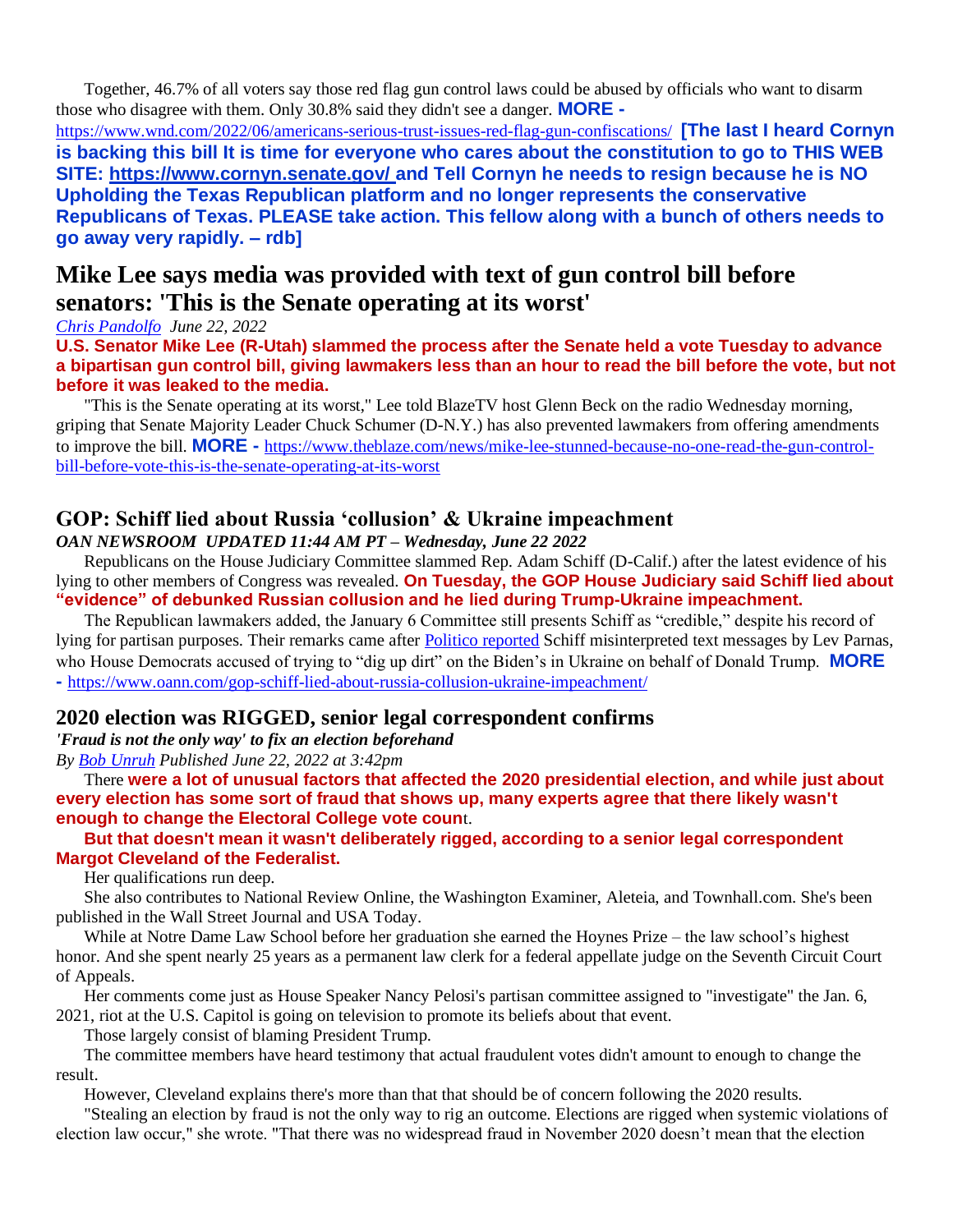was not rigged to keep Donald Trump out of the White House."

She pointed out: "The election was rigged with every illegal drop box placed in Democrat-heavy precincts."

And, "The election was rigged when the Pennsylvania legislature unconstitutionally authorized no-excuse absentee voting and when Philadelphia clerks illegally inspected ballots and then told Democrat activists which voters needed to cure their ballots for their votes to count."

And, "The election was rigged when Wisconsin election officials ignored the state election code, telling voters they were 'indefinitely confined' because of Covid and that nursing homes could ignore Wisconsin's requirement that special voting deputies oversee elections in residential facilities."

And, "The election was rigged with every dollar of Zuck Bucks designed to get out the Democrat vote, and with every leftist activist embedded in county clerks' offices to push such efforts while accumulating untold voter data to the benefit of the Biden campaign."

And, "**The election was rigged when Georgia rendered the election code's mandate of signature verifications inoperable and the state court delayed a hearing on Trump's challenge to the Georgia outcome until after the vote certification, thereby ignoring evidence that more than 35,000 illegal votes were included in the state's tally** — more than enough to require a court to throw out the election."

What is **known about the 2020 election is that the results almost without doubt were influenced by the \$420 million in Mark Zuckerberg money that he handed out to mostly leftist elections officials, who often used it for get-out-the-vote efforts in Democrat strongholds**. That money was distributed outside the channels of any regulation that normally applies to political campaign spending.

Further, the legacy **and social media corporations cooperated in suppressing accurate, but very damaging, reporting about Joe Biden, his son** Hunter and the family's international business schemes just days before the election.

Analysts have concluded that either of those actions alone could have pushed the election results into the Biden column.

#### Even further, **many local elections officials simply ignored their own state laws regarding mail-in and absentee ballots, counting them days** after the voting was supposed to have been closed.

Cleveland explained, "The Jan. 6 show trial continues this week in the House, with several partisan aims remaining in focus, chief among them conditioning the public to believe the Nov. 3, 2020, election was the most secure in American history. By limiting their focus to select and disproven claims of election fraud, the Democrat-stacked House committee provides a bait-and-switch prime-time presentation designed to convince the country that Trump lied to his supporters when he declared the election was stolen."

Rigging was evident, she said, "when the press refused to bare the secret that Hunter Biden provided his dad, the 'Big Guy,' a 10 percent kickback from the various millions made in a pay-to-play scandal."

And, "When Twitter blocked the New York Post's reporting on the Hunter Biden laptop and the material uncovered from its hard drive and then when every elite media outlet ignored the story."

And, "When the same legacy and social media outlets that censored the explosive Joe Biden scandal instead promoted the false claim that the Post's reporting was Russian disinformation."

And, "When the lapdog media outlets pantingly ran the Russia disinformation cover story to protect Joe Biden, knowing Attorney General William Barr's Department of Justice would not leak the truth, but would instead preserve its independence and remain silent while the corrupt press lied to the American public."

No evidence of "fraud?" Could be.

"But **the election was still rigged against Trump six ways to Sunday**," she said. M r<https://www.wnd.com/2022/06/2020-election-rigged-senior-legal-correspondent-confirms/>

### **'Squirrel privilege is real': Woke minds bemoan ANIMAL 'inequality'**

#### *'A threat to our social fabric, but it's not just a human problem'*

*By [Bob Unruh](https://www.wnd.com/author/runruh/) Published June 21, 2022 at 5:47pm* 

Politically correct ideologues these days insist that pay be equal, property ownership be equal, jobs be equal, everything has to be equal – even the pregnancies of "birthing people."

And if you think that goes too far in the human world, wait until you hear about the researchers who are looking into animal "inequality."

The [College Fix c](https://www.thecollegefix.com/checking-privilege-in-the-animal-kingdom-biologists-investigate-animal-inequality/)ited headlines that have appeared in recent publications, including, "Squirrel privilege is real,"

"Checking privilege in the animal kingdom," and "Even Hermit crabs have wealth inequality."

Those, the report explained, are from Salon and The New York Times and "represent a growing trend among scholars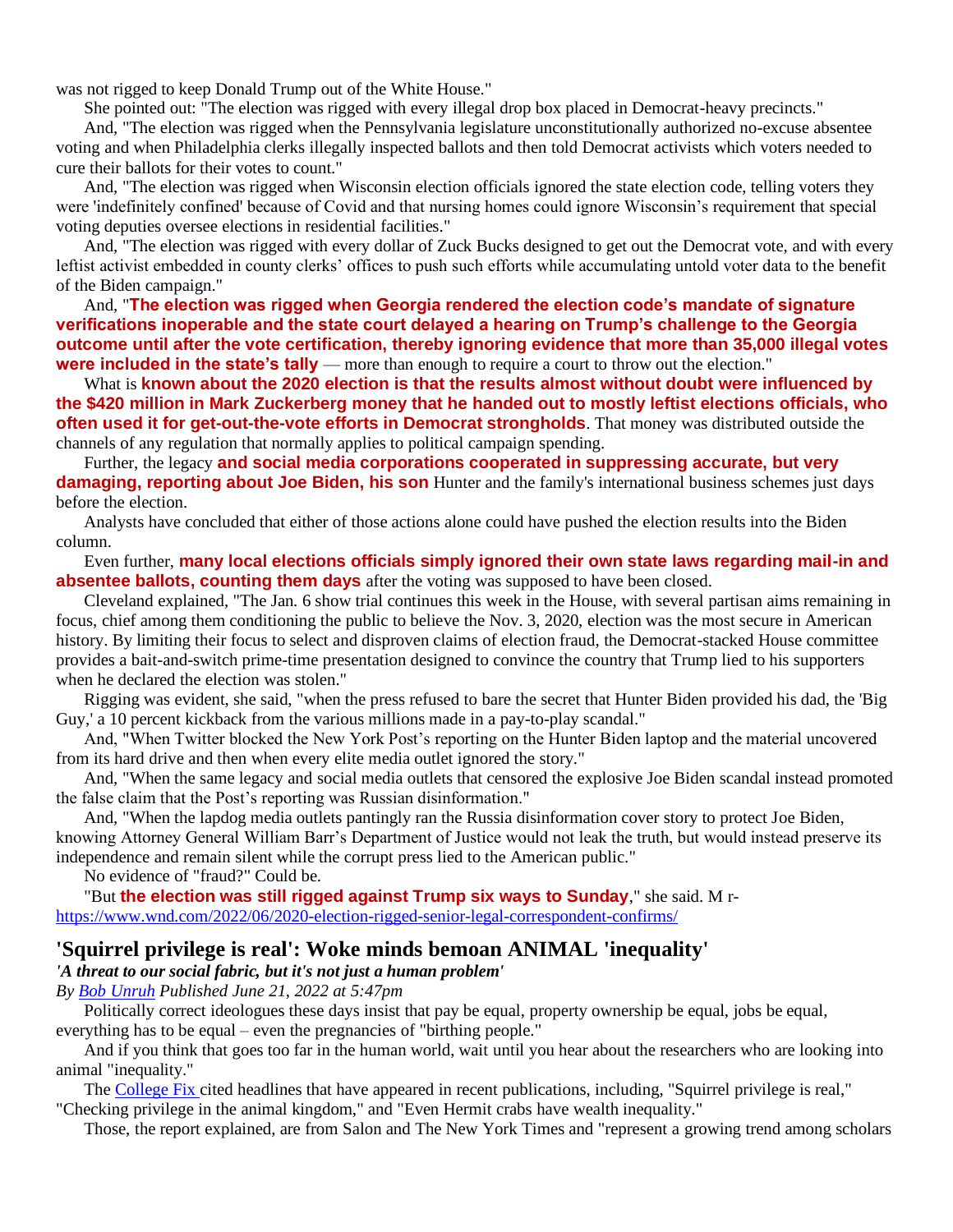and the media to tackle animal 'inequality.'"

In a piece that appeared in January, the World Economic Forum said, "Inequality is a threat to our social fabric, but it's not just a human problem."

"Animals are divided by privilege, too," argued the posting, based on an essay in Behavioral Ecology that triggered a round of comments on the issue.

The Forum charged, "Mammals, fish, birds and even insects have been shown to benefit from inherited wealth and abilities … Some have a better quality of life than other members of the same species – including access to food and shelter – just because of their parents' status."

The College Fix explained that hyenas inherit territory, clownfish inherit sea anemones and wasps inherit hover nests. **MORE -** <https://www.wnd.com/2022/06/squirrel-privilege-real-woke-minds-now-cite-animal-inequality/>

#### **Commentary:**

### **Arabs to Biden: Shut Down Iran's 'Expansionist Project'**

*by [Khaled Abu Toameh](https://www.gatestoneinstitute.org/author/Khaled+Abu+Toameh) June 22, 2022 at 7:00 am*



Ahead of President Joe Biden's visit to the Middle East, the Gulf Cooperation Council countries, in a clear message to the US administration and other Western powers, affirmed that any nuclear agreement or future negotiations with Iran must address the Iranians' "destabilizing behavior in the region, their support for terrorist militias, and their missile program." Pictured: Foreign ministers of Gulf states at a meeting of the Gulf Cooperation Council (GCC) in Riyadh, Saudi Arabia on June 1, 2022. (Photo by Fayez Nureldine/AFP via Getty Images)

As US President Joe Biden prepares to visit Saudi Arabia and Israel in mid-July, Arabs are sending him a number of messages regarding the need to deal with the threat that Iran's mullahs pose to their security and stability.

The Arabs, especially those living in the Gulf states, continue to [express](https://www.swissinfo.ch/ara/%D8%A7%D9%84%D8%A5%D9%85%D8%A7%D8%B1%D8%A7%D8%AA-%D8%AA%D8%AD%D8%AB-%D8%A5%D9%8A%D8%B1%D8%A7%D9%86-%D8%B9%D9%84%D9%89-%D8%AA%D9%82%D8%AF%D9%8A%D9%85--%D8%AA%D8%B7%D9%85%D9%8A%D9%86%D8%A7%D8%AA--%D9%84%D8%AF%D9%88%D9%84-%D8%A7%D9%84%D8%AE%D9%84%D9%8A%D8%AC-%D8%A8%D8%B4%D8%A3%D9%86-%D8%A8%D8%B1%D9%86%D8%A7%D9%85%D8%AC%D9%87%D8%A7-%D8%A7%D9%84%D9%86%D9%88%D9%88%D9%8A/47682510) deep concern over the Iranian regime's ongoing efforts to obtain nuclear weapons.

The Arabs also say they are [worried](https://www.al-madina.com/article/792340/%D9%83%D8%AA%D8%A7%D8%A8/%D8%A5%D9%8A%D8%B1%D8%A7%D9%86-%D8%A7%D9%84%D8%B4%D8%B1-%D9%88%D8%A7%D9%84%D8%B4%D8%B1-%D8%A5%D9%8A%D8%B1%D8%A7%D9%86) about Tehran's intervention in the internal affairs of some Arab countries, as well as its financial and military aid to terrorist groups such as Hezbollah, Hamas, the Houthis, and Iraqi militias.

Some Arabs are [repeating](https://www.turkpress.co/node/92116) their appeal to the Biden administration to stop the policy of appeasement towards the mullahs and to take into consideration the concerns of Washington's long-time Arab allies and friends in the Middle East.

Ahead of Biden's visit, the Gulf Cooperation Council countries, in a clear message to the US administration and other Western powers, affirmed that any nuclear agreement or future negotiations with Iran must address the Iranians' "destabilizing behavior in the region, their support for terrorist militias, and their missile program."

The Gulf states also demanded that they be included in any future negotiations with the mullahs concerning the Iranian nuclear issue. The request was included in the final statement issued after a meeting of the Gulf Ministerial Council in the Saudi capital of Riyadh earlier this month.

"The GCC states," the document [read,](https://alkhaleejonline.net/سياسة/دول-الخليج-تؤكد-تمسكها-بحضور-أي-مفاوضات-حول-إيران) "are committed to establishing relations with Iran in accordance with international laws in a manner that guarantees good neighborliness, respect for the [Gulf] states' sovereignty, noninterference in their internal affairs, peaceful resolution of differences, and avoidance of the use of force or threats."

Dr. Abdulaziz Sager, founder and chairman of the Gulf Research Center, a global think tank based in Jeddah, Saudi Arabia, warned that leaving Iran without effective and binding measures to stop its nuclear program will lead to a "surprise": that one day the Gulf states and the international community will wake up to the impact of Iran's possession of a nuclear bomb. Sager [wrote:](https://www.alanba.com.kw/1124826)

"We, as the Gulf states, must refuse to deal with Iran as a nuclear power, and focus on the need to prevent it from acquiring nuclear weapons first and foremost, and time is still available to take preventive measures, not measures to address a situation based on accepting the emergence of Iran as a nuclear power. Western countries prefer to talk about upcoming measures, preparing us for their failure to stop Iran's nuclear ambitions, but the truth is that we are in a race against time, and it is still possible to force Iran to abandon its secret plans to acquire nuclear weapons. The problem is that the entire international community does not seem serious and resolute in dealing with this issue and deterring Iran."

Sager pointed out that Iran thinks with the "mentality of an empire" and that is why it is continuing its efforts to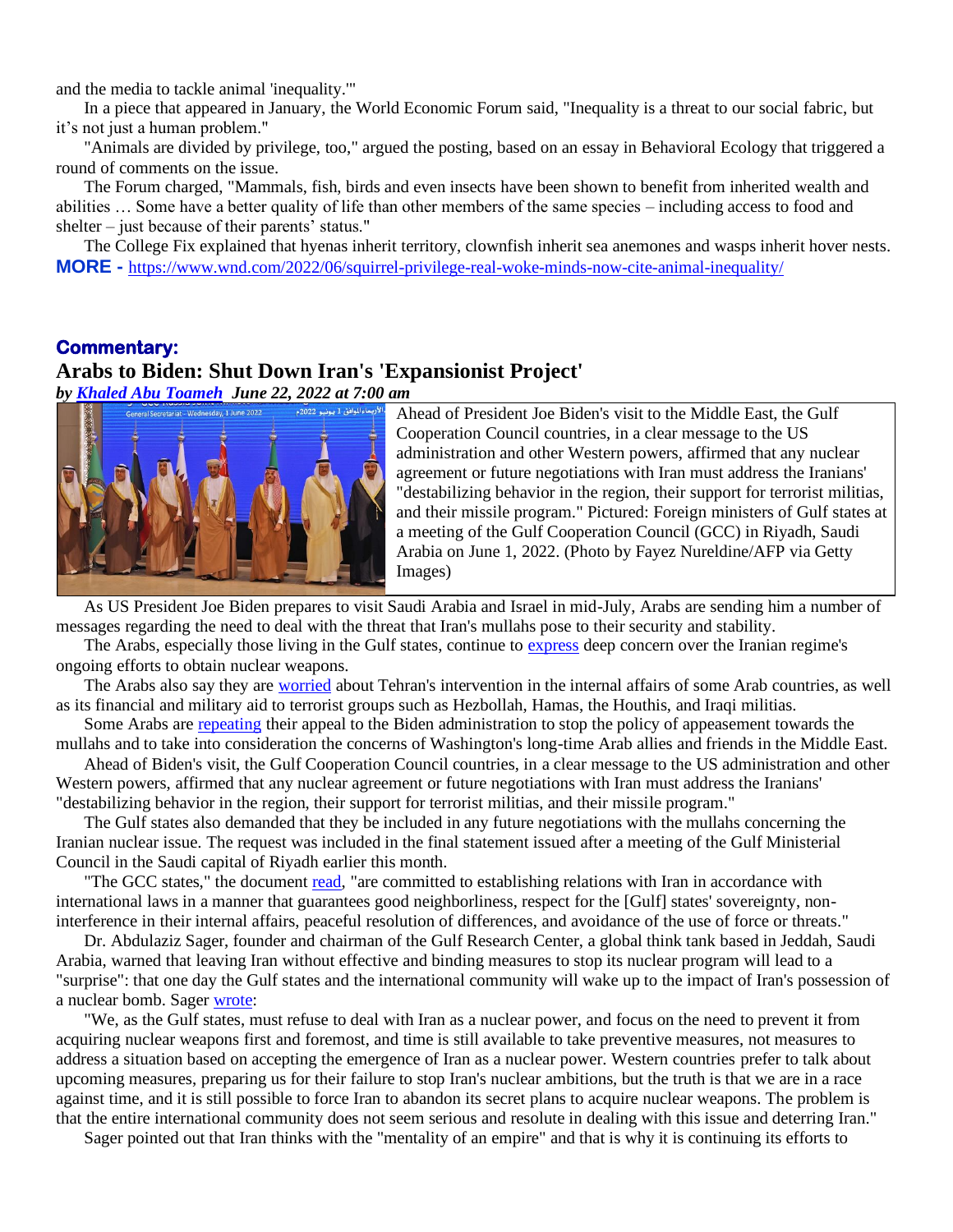extend its control to several Arab countries.

"If we look at the map of Iranian geographical expansion in the Arab world, we will find that there is a philosophy behind this expansion, which is the establishment of Iranian influence from the Mediterranean Sea to the Arabian Gulf, an attempt to impose a siege on the Gulf states from North and South Arabia [Yemen and Iraq], and an attempt to control the sea straits that control maritime navigation in the region [the Strait of Hormuz and the Bab al-Mandab Strait]."

Saudi author Ibrahim Ali Naseeb said that he, too, was worried about Iran's expansionist schemes and ambitions in the Arab world, as well as the naivety of the international community. "With just one look at the actions and behaviors practiced by Iran, one feels anxious and nauseated," Naseen [wrote.](https://www.al-madina.com/article/792340/%D9%83%D8%AA%D8%A7%D8%A8/%D8%A5%D9%8A%D8%B1%D8%A7%D9%86-%D8%A7%D9%84%D8%B4%D8%B1-%D9%88%D8%A7%D9%84%D8%B4%D8%B1-%D8%A5%D9%8A%D8%B1%D8%A7%D9%86)

"The truth is that I have written a lot about the evil actions of Iran in Lebanon, Iraq, Syria, Yemen, and everyplace where Iran killed people through starvation, war, and fatigue. Iran's blatant violation of international law has become a daily provocation, but the world lives with Iran, which believes that it is capable of harming whomever it wants without repercussions. The actions of Iran are evil; the Iranians scatter evil in all directions, sowing death, murder and destruction... Iran will only be a thorn in the eyes of the world."

Naseeb went on to say that the fault was not that of Iran's mullahs so much as the world that still believes them and gives them more time with the nuclear agreement.

Khaled Al-Yemany, the former foreign minister of Yemen, noted that Washington's Arab allies have repeatedly [warned](https://www.independentarabia.com/node/342616/%D8%A2%D8%B1%D8%A7%D8%A1/%D8%AA%D8%AD%D8%A7%D9%84%D9%81-%D8%A7%D9%84%D8%A3%D9%82%D9%88%D9%8A%D8%A7%D8%A1-%D9%85%D9%86-%D8%A3%D8%AC%D9%84-%D8%A7%D9%84%D8%AE%D9%8A%D8%B1-%D9%88%D8%A7%D9%84%D9%86%D9%85%D8%A7%D8%A1) that the US against complacency with the Iranian threat, "specifically after the instructions of the administration of former President Barack Obama to build a partnership with the Tehran regime under the roof of the nuclear agreement that contributed to Iran's pervasiveness, and gave it free rein, allowing it to increase its hostile activities against the countries of the region without being held accountable for the consequences of its reckless policies."

Al-Yemany pointed out that the Arab countries have always preferred dialogue with Iran, but this was seen by the mullahs as a sign of weakness.

Referring to Biden's upcoming visit to Saudi Arabia, Al-Yemany said that the issue of restoring the strategic partnership between the countries of the region and America is of paramount importance, especially in light of the White House's statements about the leadership role that Saudi Arabia plays, its great efforts to bring peace to Yemen, and its prominent position in the global economy.

"Today, after the nuclear agreement with Iran has reached a near-clinical death, Washington must listen to the concerns of its allies in the region, and jointly search for a different approach to dealing with the destabilizing Iranian threats to regional security and stability... Recent developments have demonstrated the weakness and fragility of the Iranian regime from within. Over the past years, Iran has used its agents in the region to target Israeli interests, and there is a long list of attempts by Iranian intelligence and its proxies in Hezbollah to target the Israelis in Azerbaijan, Thailand, India, Argentina, Bulgaria, and finally in Turkey."

According to Al-Yemany, when Biden arrives in the region, he will have to draw up a joint strategy with his Arab allies to deal with all the threats posed by Iran in a way that ensures a non-nuclear Iran that does not pose any harm to its neighbors.

"America and its allies in the West are becoming increasingly convinced of what their allies in the region have been saying -- that betting on the rationality of the Iranian regime's behavior is out of the question, and that Tehran is using negotiation diplomacy to achieve more military gains and develop its arsenal in the nuclear and missile fields and missile technology... The reports of the International Atomic Energy Agency confirm that Iran is far from the commitments it made in the nuclear agreement, and it is progressing to build a nuclear bomb. A nuclear Iran, its expansionist project that destabilizes regional and international security and stability will be more ferocious and its ambitions will transcend all borders, and it must be deterred before it is too late."

Prominent Saudi writer and newspaper editor Tareq Al-Hamid[, warned](https://aawsat.com/home/article/3703501/%D8%B7%D8%A7%D8%B1%D9%82-%D8%A7%D9%84%D8%AD%D9%85%D9%8A%D8%AF/%D8%A7%D8%B3%D8%AA%D9%87%D8%AF%D8%A7%D9%81-%D8%B1%D8%A3%D8%B3-%D8%A7%D9%84%D8%A3%D8%AE%D8%B7%D8%A8%D9%88%D8%B7) that Iran was continuing its expansion in the region "without a moment of political rationality."

"In fact, Tehran has continued, since 2003, to escalate and play the policy of brinkmanship without fear of any repercussions. [Slain Commander of the Quds Force, a division of the Islamic Revolutionary Guard Corps] Qassem Soleimani, for example, before his assassination, acted as if he was the leader of the region, not a militia leader."

Al-Hamid also noted that Iran has not committed itself to any agreement in the past, thereby bringing it closer to a military confrontation with Israel.

"It is natural for us to reach the expected moment of confrontation, which was caused by Iran itself... Our region previously told the Obama administration that there is no solution except by cutting off the head of the snake, not in defense of Israel, but because of Iran's destruction of our Arab countries and its continued targeting of our security. We are closer than ever to an Israeli-Iranian military confrontation. What is required now is to anticipate the consequences, because Iran, as usual, does not respond to Israel directly. And whenever Israel targets Iran anywhere, Tehran responds in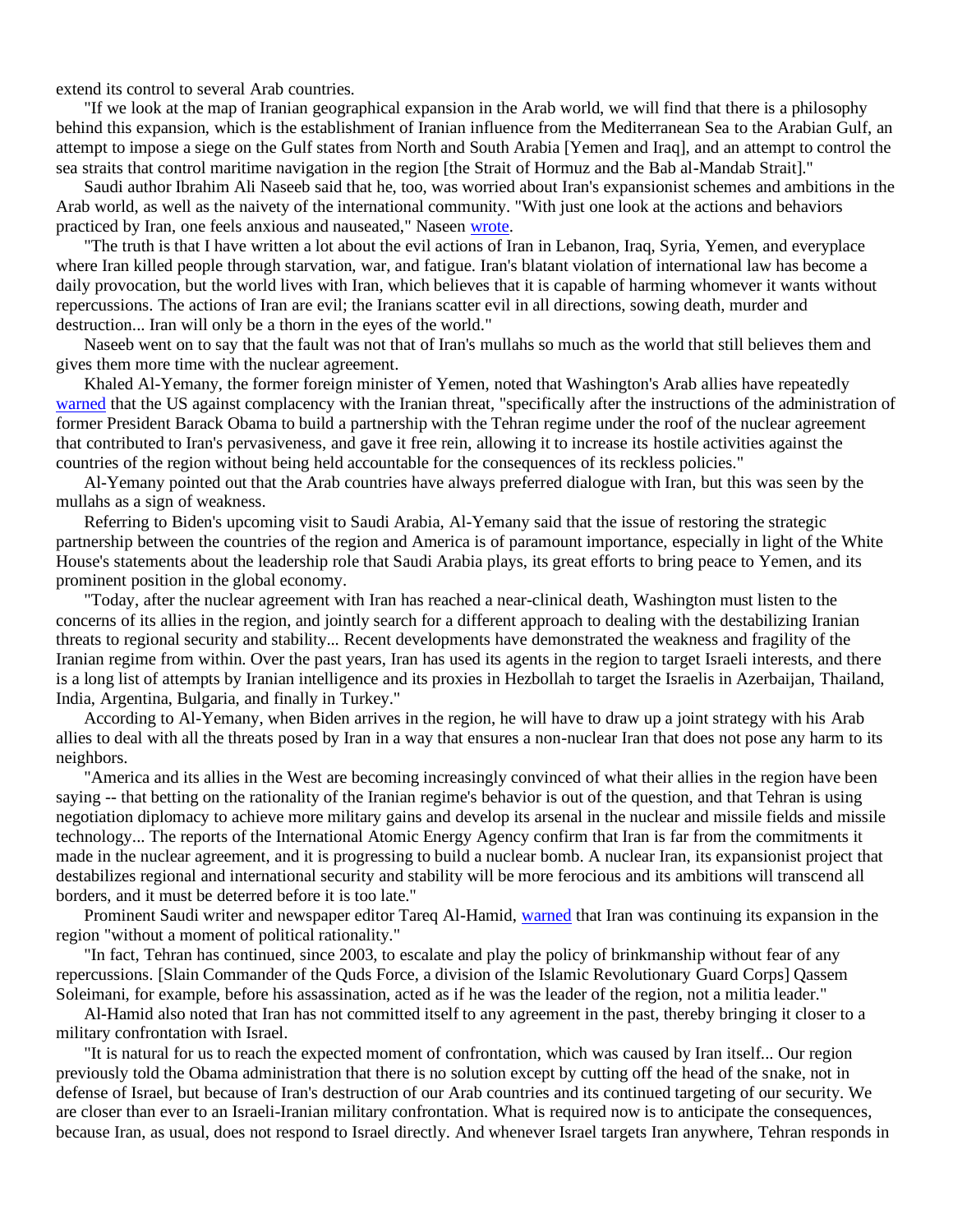Iraq, or by igniting Gaza and Lebanon, or targeting the Gulf, and therefore this requires preparation and vigilance."

Sawsan Al-Sha'er, one of Bahrain's most influential journalists, said that the only way to deal with Iran was by demanding that the mullahs abandon their expansionist project completely, their terrorist militias and their ballistic missile program.

"Iranian procrastination has become a threat to international security, especially if its regime gets a nuclear bomb," Al-Sha'er [warned.](https://al-ain.com/article/iran-abandoned-expansionist-project)

"If the Iranian regime thought a little, it would have found that its biggest ally in the region could be the Gulf states. The two sides have much in common and can form an alliance that achieves security for all, without the need for Iran's expansionist ideology that dominates Iranian leaders. Unfortunately, the Iranian regime is unwilling to do so."

The Iranian regime, she [wrote,](https://al-ain.com/article/iran-abandoned-expansionist-project) spent billions of dollars on expansion, control and domination, even if that was at the expense of the welfare of its people.

"Doesn't this regime see that it has spent a lot on its dreams for half a century without any benefit to the Iranians?... The Iranian regime is expanding and penetrating four Arab capitals. What is the benefit to it or to the Iranian people? The Iranian people revolt time and time again, poverty is increasing, and international sanctions are stifling them. What did Lebanon, Iraq, Yemen or Syria offer the Iranian people? The Iranian people are now shouting that they do not want to die for any of these four countries, yet the regime clings to its illusions. The Iranian regime keeps telling its people to be patient. Half a century has passed, and the people are eating garbage."

Referring to the recent anti-regime protests in Iran, Syrian author Abdul Jalil Al-Saeid said that the Iranians' hunger will not be satisfied by the mullahs' investment in missiles that threaten the security of the region.

Al-Saeid pointed out that the Arab and Western media has remained silent about the Iranian people's protests against the corruption of the regime, which spent its wealth to destroy four Arab countries (Lebanon, Yemen, Syria and Iraq).

"The protests in Iran are not a conspiracy [by enemies of Iran]," he [emphasized.](https://al-ain.com/article/speech-defeat-iran-reality-belated-recognition) "The people are raising their voice to say that they are suffering. But the regime does not take into account the interests of its own people."

The message that Arabs are sending to Biden before he heads to the Middle East is that the US must focus its efforts on thwarting Iran's project to expand its control over the Arab world.

The Arabs are saying that they expect the Biden administration to reverse its stance on Iran and act in accordance with reality: that Tehran poses a catastrophic threat to America's allies -- all of its allies, Arab and Israeli alike -- in the Middle East.

*Khaled Abu Toameh is an award-winning journalist based in Jerusalem.* **<https://www.gatestoneinstitute.org/18628/arabs-biden-iran>**

## **THE SHORASHIM BIBLICAL GIFT CATALOG 005 <http://mad.ly/7f9f64?pact=20013931524&fe=1> Support Shorashim!**

## **ARUTZ SHEVA New study: COVID vaccination shown to decrease sperm counts**

*Effect begins 2 months following vaccination & persists for at least 5 months, when study ended. [Y Rabinovitz](https://www.israelnationalnews.com/author/Y_Rabinovitz) 22.06.22 15:51*

A new study conducted by Israeli researchers at Shamir Medical Center, Tel Aviv University, Herzliya Medical Center, and Sheba Medical Center, has published disturbing findings regarding the possible impact of COVID vaccination on male fertility.

The study, peer-reviewed and published in *Wiley Online Library*, recruited male volunteers for a period of at least six months, testing their sperm parameters at various points prior to and following vaccination. All of the study participants were screened for previous COVID infection and found to be negative.

Previous studies have suggested a brief and transient impact of COVID infection on sperm parameters, with any negative impact reversed by two to three months following infection. In this study, however, the negative impact of vaccination was seen not immediately following vaccination, but rather, between two and five months following vaccination and persisting throughout the remainder of the study.

At T2 (75 to 150 days following vaccination completion), sperm concentration was found to be 15.4% decreased from baseline (prior to vaccination). Total motile count was also down at this point by 22.1%. At T3, over 150 days after